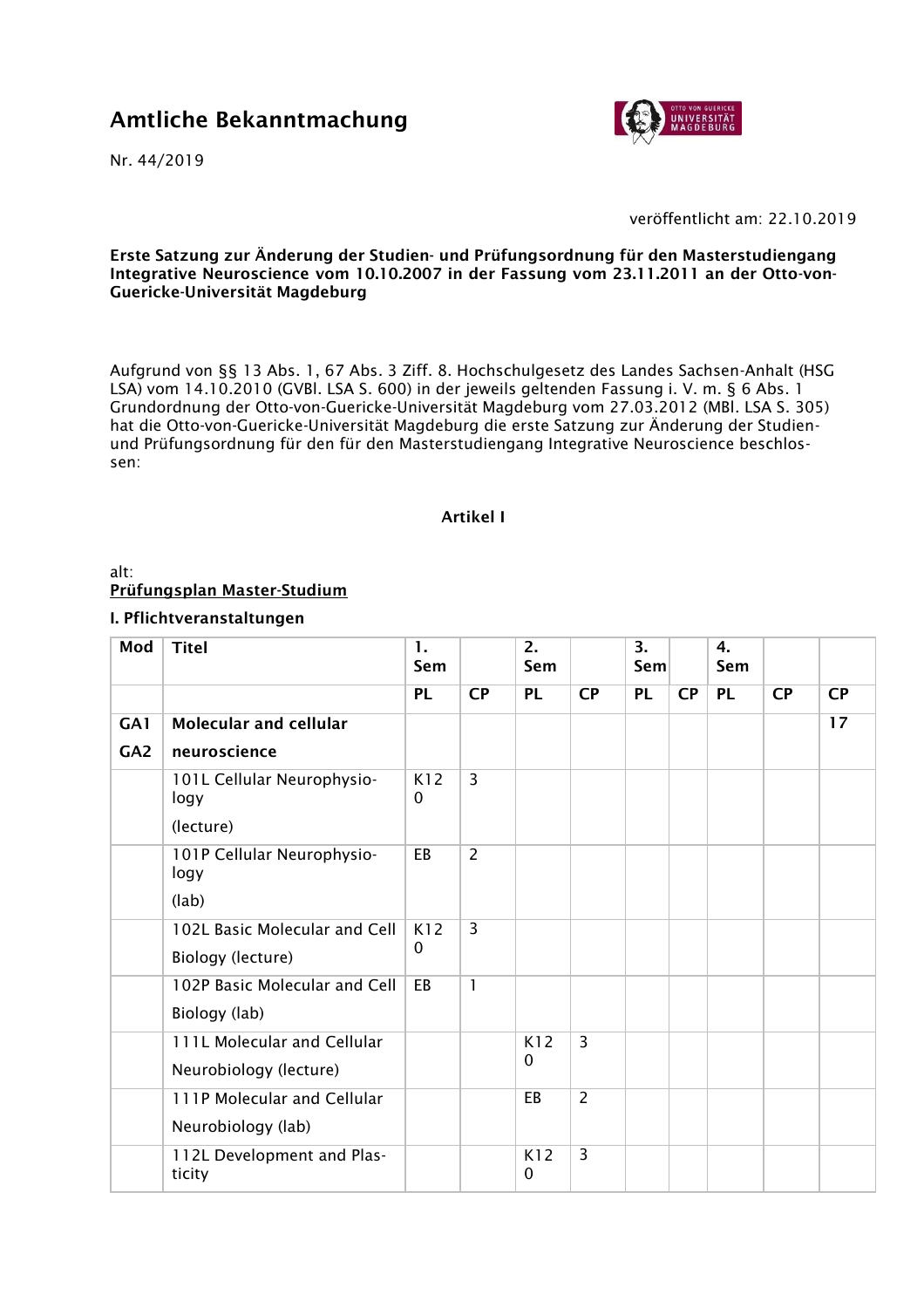|           | (lecture)                                          |                  |                |                    |                |           |           |           |           |           |
|-----------|----------------------------------------------------|------------------|----------------|--------------------|----------------|-----------|-----------|-----------|-----------|-----------|
|           |                                                    |                  |                |                    |                |           |           |           |           |           |
| <b>GB</b> | <b>Systems and behavioural</b>                     |                  |                |                    |                |           |           |           |           | 15        |
|           | neuroscience                                       |                  |                |                    |                |           |           |           |           |           |
|           | 103L Integrative and Compar-<br>ative Neuroanatomy | K12<br>0         | 3              |                    |                |           |           |           |           |           |
|           | (lecture)                                          |                  |                |                    |                |           |           |           |           |           |
|           | 103P Integrative and Compar-<br>ative Neuroanatomy | EB               | $\mathbf{1}$   |                    |                |           |           |           |           |           |
|           | (lab)                                              |                  |                |                    |                |           |           |           |           |           |
|           | 104 Neuroethology<br>(lecture)                     | none             | $\overline{3}$ |                    |                |           |           |           |           |           |
|           | 113L Systems Neurophysio-<br>logy<br>(lecture)     |                  |                | K12<br>$\mathbf 0$ | $\overline{3}$ |           |           |           |           |           |
|           | 113P Systems Neurophysio-<br>logy<br>(lab)         |                  |                | EB                 | $\overline{2}$ |           |           |           |           |           |
|           | 114 Learning and Memory                            |                  |                | none               | 3              |           |           |           |           |           |
|           | (lecture)                                          |                  |                |                    |                |           |           |           |           |           |
| Mod.      | <b>Titel</b>                                       | 1.<br>Sem        |                | 2.<br>Sem          |                | 3.<br>Sem |           | 4.<br>Sem |           |           |
|           |                                                    | <b>PL</b>        | <b>CP</b>      | <b>PL</b>          | <b>CP</b>      | <b>PL</b> | <b>CP</b> | <b>PL</b> | <b>CP</b> | <b>CP</b> |
| GC        | Theoretical and computatio-<br>nal                 |                  |                |                    |                |           |           |           |           | 12        |
|           | Neuroscience                                       |                  |                |                    |                |           |           |           |           |           |
|           |                                                    |                  |                |                    |                |           |           |           |           |           |
|           | 105L Theoretical Neurosci-<br>ence I               | K12<br>0         | 3              |                    |                |           |           |           |           |           |
|           | (lecture)                                          |                  |                |                    |                |           |           |           |           |           |
|           | 106L Mathematical Founda-<br>tions                 | K12<br>$\pmb{0}$ | $\overline{3}$ |                    |                |           |           |           |           |           |
|           | (lecture)                                          |                  |                |                    |                |           |           |           |           |           |
|           | 115L Theoretical Neurosci-<br>ence II              |                  |                | K12<br>$\mathbf 0$ | $\overline{3}$ |           |           |           |           |           |
|           | (lecture)                                          |                  |                |                    |                |           |           |           |           |           |
|           | 116L Biological Statistics<br>(lecture)            |                  |                | K12<br>$\mathbf 0$ | 3              |           |           |           |           |           |
| X         | <b>Professional skills</b>                         |                  |                |                    |                |           |           |           |           | 20        |
|           | 190 Lab rotation I                                 | $EB+$            | 6              |                    |                |           |           |           |           |           |
|           | (research)                                         | <b>SV30</b>      |                |                    |                |           |           |           |           |           |
|           | 190 Lab rotation II                                |                  |                | $EB+$              | 6              |           |           |           |           |           |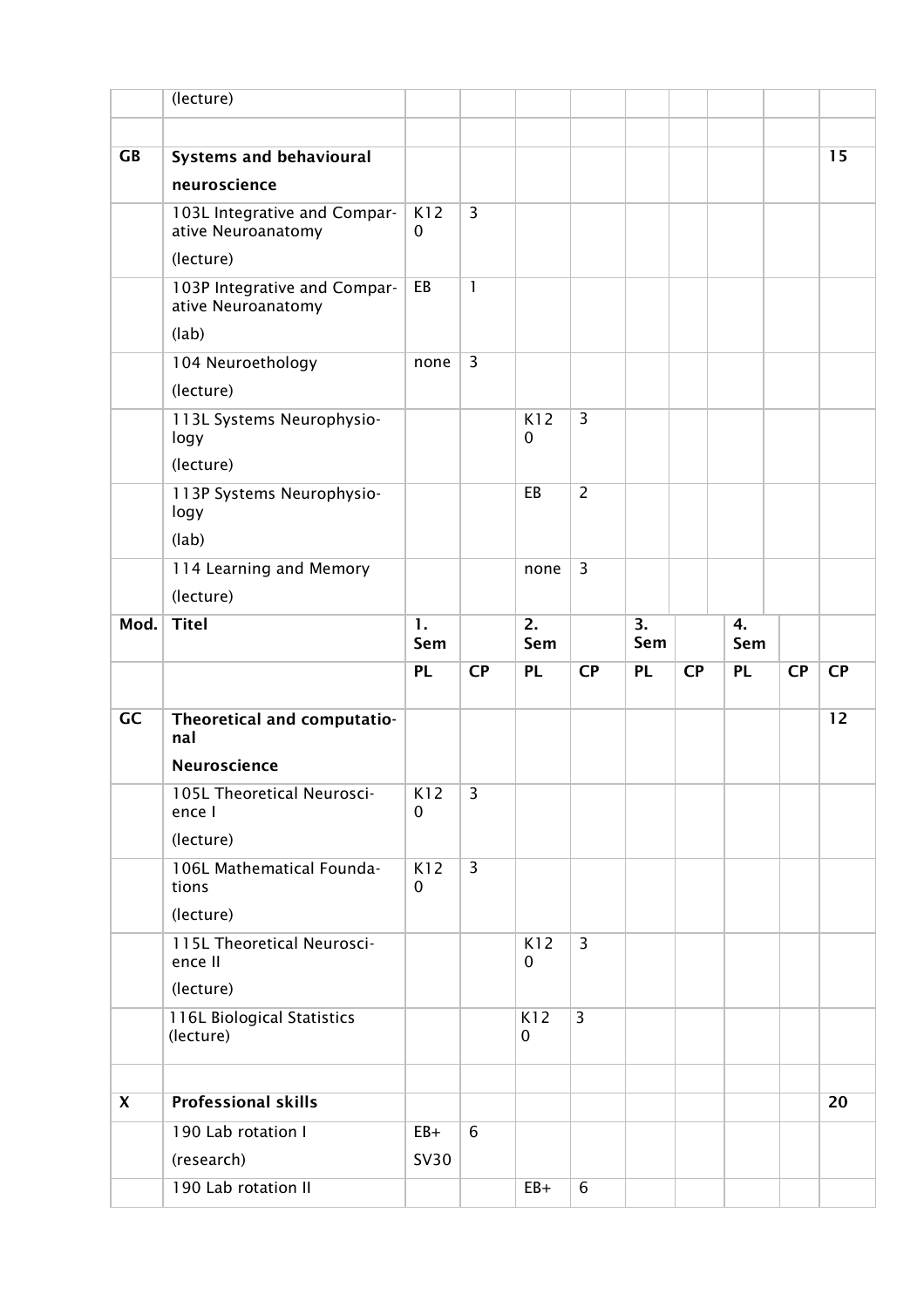|            | (research)             |  | <b>SV30</b> |                   |                |    |   |    |
|------------|------------------------|--|-------------|-------------------|----------------|----|---|----|
|            | 190 Lab rotation III   |  |             | $EB+$             | 4              |    |   |    |
|            | (research)             |  |             | <b>SV30</b>       |                |    |   |    |
| (seminar)  | 300 Scientific Ethics  |  |             | 3<br>times<br>K20 | $\overline{2}$ |    |   |    |
| (tutorial) | 350 Scientific Writing |  |             |                   |                | HA | 2 |    |
|            | Pflichtveranstaltungen |  |             |                   |                |    |   | 64 |

| Mod.      | Wahlpflichtveranstaltungen           | 1.<br>Sem |                | 2.<br>Sem |                | 3.Sem       |                | 4.<br>Sem |           |           |
|-----------|--------------------------------------|-----------|----------------|-----------|----------------|-------------|----------------|-----------|-----------|-----------|
|           |                                      | PL        | <b>CP</b>      | <b>PL</b> | <b>CP</b>      | <b>PL</b>   | <b>CP</b>      | <b>PL</b> | <b>CP</b> | <b>CP</b> |
|           | <b>Molecular and cellular</b>        |           |                |           |                |             |                |           |           | 22        |
|           | <b>Neuroscience</b>                  |           |                |           |                |             |                |           |           |           |
| <b>GA</b> | 101T Cellular Neurophysio-<br>logy   | HA        | 1              |           |                |             |                |           |           |           |
|           | (tutorial)                           |           |                |           |                |             |                |           |           |           |
|           | 102T Basic Molecular and<br>Cell     | HA        | 1              | <b>HA</b> | 1              |             |                |           |           |           |
|           | Biology (tutorial)                   |           |                |           |                |             |                |           |           |           |
|           | 111T Molecular and Cellular          | HA        | $\overline{2}$ | <b>HA</b> | $\overline{2}$ |             |                |           |           |           |
|           | Neurobiology (tutorial)              |           |                |           |                |             |                |           |           |           |
|           | 112T Development and Plas-<br>ticity | HA        | $\overline{2}$ | <b>HA</b> | $\overline{2}$ |             |                |           |           |           |
|           | (tutorial)                           |           |                |           |                |             |                |           |           |           |
| <b>VA</b> | 201L Genetic Models                  |           |                |           |                | K60         | $\overline{2}$ |           |           |           |
|           | (lecture)                            |           |                |           |                | od.         |                |           |           |           |
|           |                                      |           |                |           |                | <b>SV30</b> |                |           |           |           |
|           | 201P Genetic Models                  |           |                |           |                | EB          | $\overline{2}$ |           |           |           |
|           | (lab)                                |           |                |           |                |             |                |           |           |           |
|           | 203L Neuroendocrinology /            |           |                |           |                | K60         | $\overline{3}$ |           |           |           |
|           | -inflammation (lecture)              |           |                |           |                | od.         |                |           |           |           |
|           |                                      |           |                |           |                | <b>SV30</b> |                |           |           |           |
|           | 203P Neuroendocrinology /            |           |                |           |                | EB          | $\mathbf{1}$   |           |           |           |
|           | -inflammation (lab)                  |           |                |           |                |             |                |           |           |           |
|           | 205L Neural Signalling               |           |                |           |                | HA          | $\overline{2}$ |           |           |           |
|           | (lecture)                            |           |                |           |                | od.         |                |           |           |           |
|           |                                      |           |                |           |                | <b>SV30</b> |                |           |           |           |
|           | 205P Neural Signalling               |           |                |           |                | EB          | $\overline{2}$ |           |           |           |
|           | (tutorial)                           |           |                |           |                |             |                |           |           |           |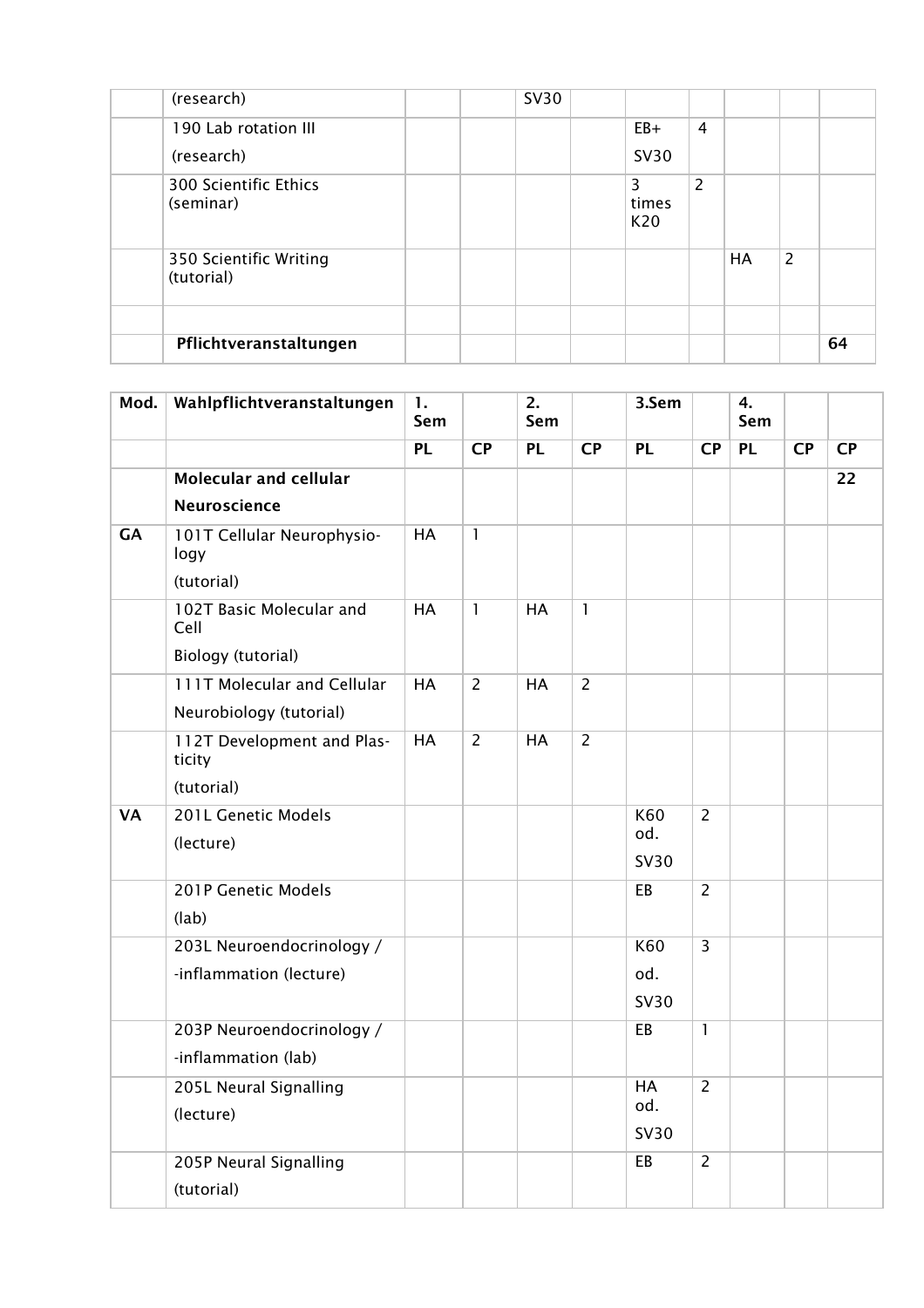|           | 205L Quantitative Signal              |                       |                |           |                | K60         | $\overline{2}$ |           |           |           |
|-----------|---------------------------------------|-----------------------|----------------|-----------|----------------|-------------|----------------|-----------|-----------|-----------|
|           | Transduction (lecture)                |                       |                |           |                | od.         |                |           |           |           |
|           |                                       |                       |                |           |                | <b>SV30</b> |                |           |           |           |
|           | 205P Quantitative Signal              |                       |                |           |                | EB          | $\overline{2}$ |           |           |           |
|           | Transduction (lab)                    |                       |                |           |                |             |                |           |           |           |
|           |                                       |                       |                |           |                |             |                |           |           |           |
| Mod.      | Wahlpflichtveranstaltungen            | $\mathbf{1}$ .<br>Sem |                | 2.<br>Sem |                | 3.Sem       |                | 4.<br>Sem |           |           |
|           |                                       | <b>PL</b>             | <b>CP</b>      | <b>PL</b> | <b>CP</b>      | <b>PL</b>   | <b>CP</b>      | <b>PL</b> | <b>CP</b> | <b>CP</b> |
|           | <b>Systems and behavioural</b>        |                       |                |           |                |             |                |           |           | 14        |
|           | neuroscience                          |                       |                |           |                |             |                |           |           |           |
| <b>GB</b> | 103T Integrative and Com-<br>parative | HA                    | $\overline{2}$ |           |                |             |                |           |           |           |
|           | Neuroanatomy (tutorial)               |                       |                |           |                |             |                |           |           |           |
|           |                                       |                       |                |           |                |             |                |           |           |           |
| <b>VB</b> | 211L Cognitive Neurobiology           |                       |                |           |                | K60         | $\overline{3}$ |           |           |           |
|           | (lecture)                             |                       |                |           |                | od.         |                |           |           |           |
|           |                                       |                       |                |           |                | <b>SV30</b> |                |           |           |           |
|           | 211P Cognitive Neurobiology           |                       |                |           |                | EB          | $\mathbf{1}$   |           |           |           |
|           | (lab)                                 |                       |                |           |                |             |                |           |           |           |
|           | 215L Macroimaging                     |                       |                |           |                | K60         | $\overline{3}$ |           |           |           |
|           | (lecture)                             |                       |                |           |                | od.         |                |           |           |           |
|           |                                       |                       |                |           |                | <b>SV30</b> |                |           |           |           |
|           | 215P Macroimaging                     |                       |                |           |                | EB          | $\mathbf{1}$   |           |           |           |
|           | (lab)                                 |                       |                |           |                |             |                |           |           |           |
|           | 217L Microimaging                     |                       |                |           |                | K60         | $\overline{2}$ |           |           |           |
|           | (lecture)                             |                       |                |           |                | od.         |                |           |           |           |
|           |                                       |                       |                |           |                | <b>SV30</b> |                |           |           |           |
|           | 217P Microimaging                     |                       |                |           |                | EB          | $\overline{2}$ |           |           |           |
|           | (lab)                                 |                       |                |           |                |             |                |           |           |           |
|           |                                       |                       |                |           |                |             |                |           |           |           |
| GC        | Theoretical and computati-<br>onal    |                       |                |           |                |             |                |           |           | 12        |
|           | neuroscience                          |                       |                |           |                |             |                |           |           |           |
|           | 105T Theoretical Neurosci-<br>ence I  | HA                    | $\overline{2}$ |           |                |             |                |           |           |           |
|           | (tutorial)                            |                       |                |           |                |             |                |           |           |           |
|           | 106T Mathematical founda-<br>tions    | HA                    | $\overline{2}$ |           |                |             |                |           |           |           |
|           | (tutorial)                            |                       |                |           |                |             |                |           |           |           |
|           | 115T Theoretical neurosci-<br>ence II |                       |                | HA        | $\overline{2}$ |             |                |           |           |           |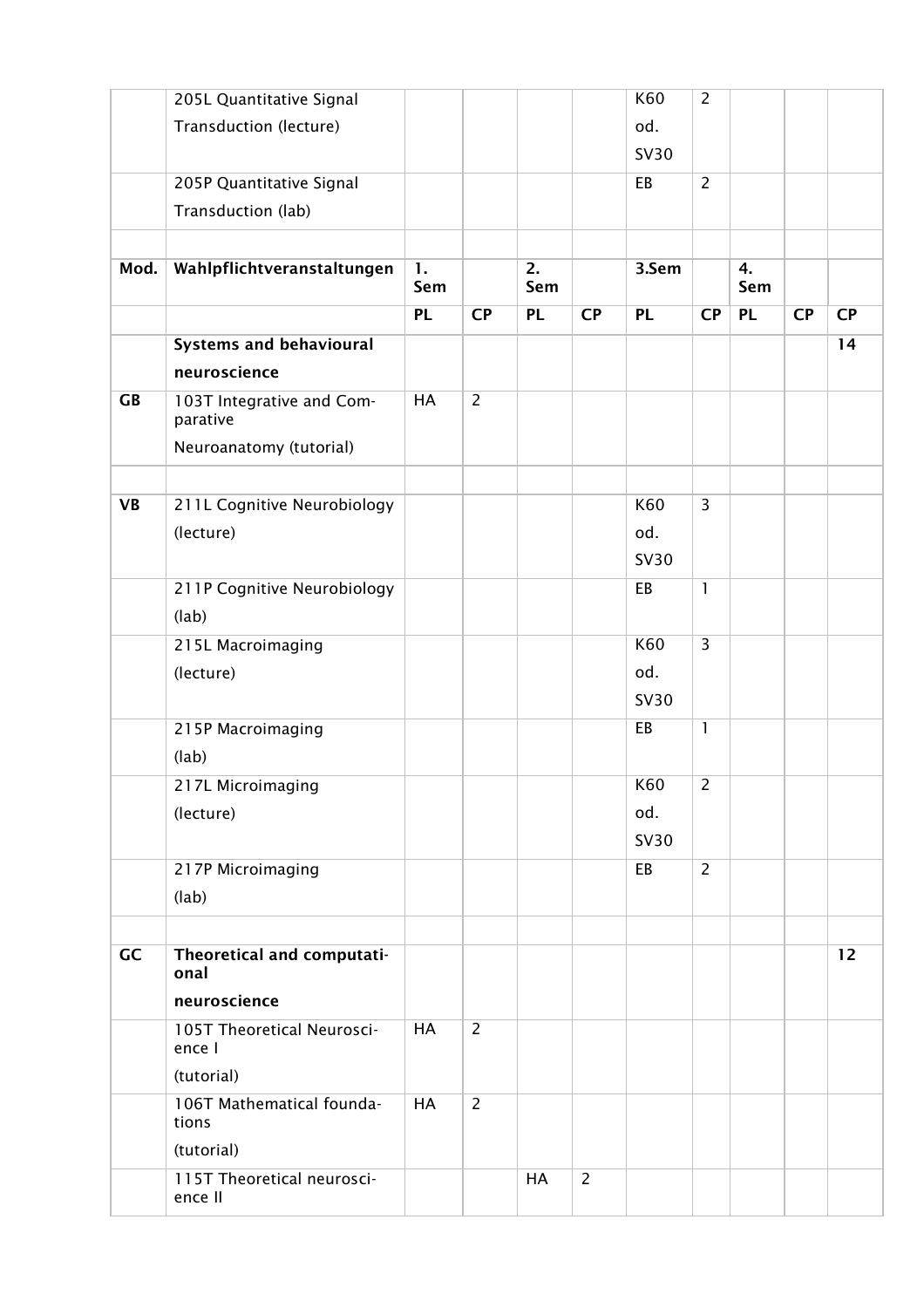|                           | (tutorial)                               |             |                |             |                |             |                |             |                |    |
|---------------------------|------------------------------------------|-------------|----------------|-------------|----------------|-------------|----------------|-------------|----------------|----|
|                           | 116T Biological statistics<br>(tutorial) |             |                | HA          | $\overline{2}$ |             |                |             |                |    |
|                           |                                          |             |                |             |                |             |                |             |                |    |
| <b>VC</b>                 | 221L Spiking networks                    |             |                |             |                | K60         | 3              |             |                |    |
|                           | (lecture)                                |             |                |             |                | od.         |                |             |                |    |
|                           |                                          |             |                |             |                | <b>SV30</b> |                |             |                |    |
|                           | 221T Spiking networks                    |             |                |             |                | EB          | $\mathbf{1}$   |             |                |    |
|                           | (tutorial)                               |             |                |             |                |             |                |             |                |    |
|                           |                                          |             |                |             |                |             |                |             |                |    |
| <b>VD</b>                 | <b>Clinical and applied</b>              |             |                |             |                |             |                |             |                | 12 |
|                           | neuroscience                             |             |                |             |                |             |                |             |                |    |
|                           | 241 Clinical neuroscience                |             |                |             |                | K60         | 4              |             |                |    |
|                           | (lecture)                                |             |                |             |                | od.         |                |             |                |    |
|                           |                                          |             |                |             |                | <b>SV30</b> |                |             |                |    |
|                           | 242 Cognitive neuroimaging               |             |                |             |                | K60         | 4              |             |                |    |
|                           | (lecture)                                |             |                |             |                | od.         |                |             |                |    |
|                           |                                          |             |                |             |                | <b>SV30</b> |                |             |                |    |
|                           | 214L Behavioural pharmaco-               |             |                |             |                | K60         | $\overline{3}$ |             |                |    |
|                           | logy                                     |             |                |             |                | od.         |                |             |                |    |
|                           | (lecture)                                |             |                |             |                | <b>SV30</b> |                |             |                |    |
|                           | 214P Behavioural pharmaco-<br>logy       |             |                |             |                | EB          | $\mathbf{1}$   |             |                |    |
|                           | (lab)                                    |             |                |             |                |             |                |             |                |    |
| $\boldsymbol{\mathsf{X}}$ | <b>Professional skills</b>               |             |                |             |                |             |                |             |                | 8  |
|                           | 180 Journal Club                         | <b>SV30</b> | $\overline{2}$ | <b>SV30</b> | $\overline{2}$ | <b>SV30</b> | $\overline{2}$ | <b>SV30</b> | $\overline{2}$ |    |
|                           | 107 Introduction to Matlab               | HA          | $\overline{2}$ |             |                |             |                |             |                |    |
|                           |                                          |             |                |             |                |             |                |             |                |    |
|                           | Wahlpflichtveranstaltun-<br>gen          |             |                |             |                |             |                |             |                | 68 |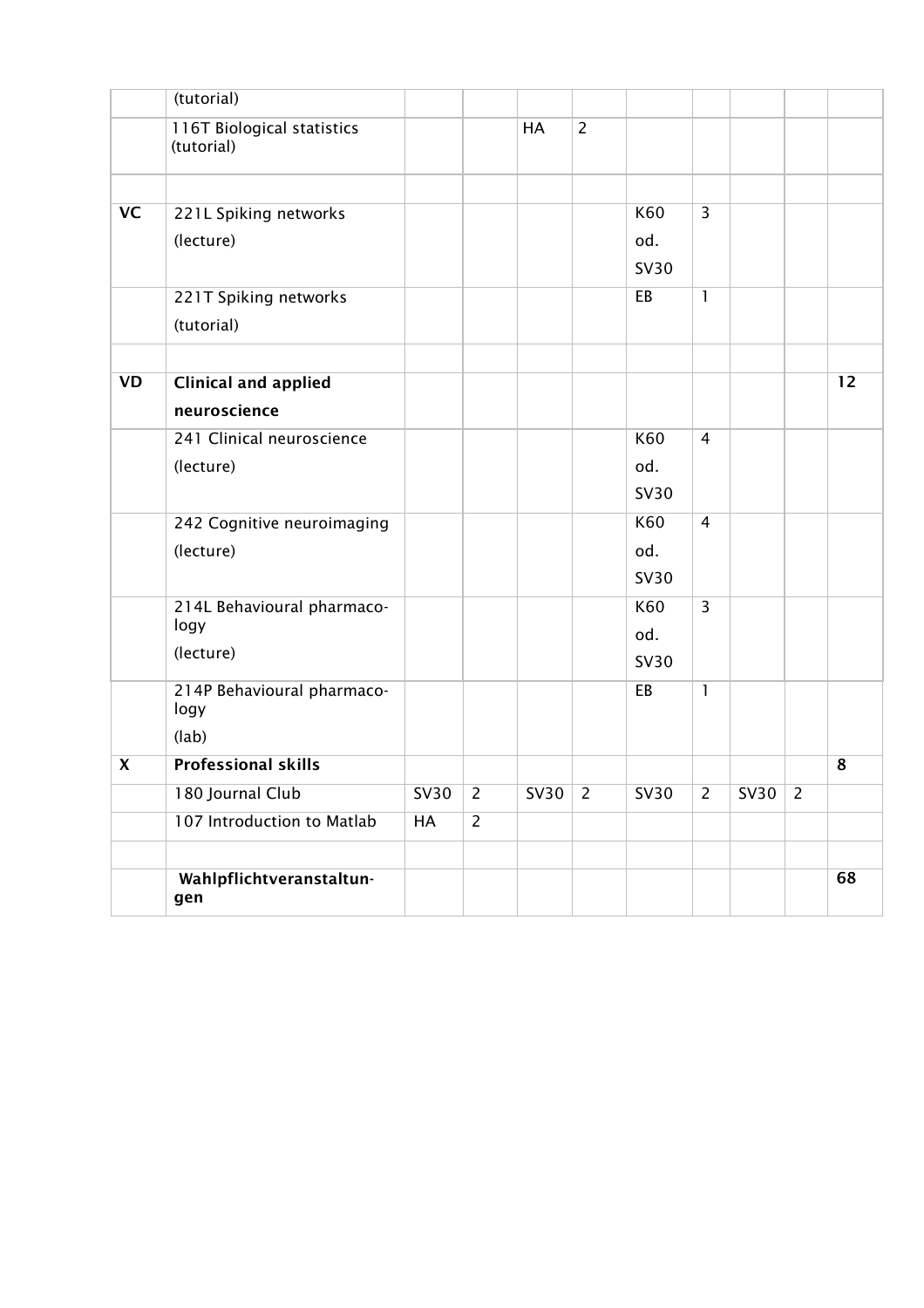### neu: Prüfungsplan Master-Studium

# I. Pflichtveranstaltungen

| Mod       | <b>Titel</b>                                          | 1.<br>Sem          |                | 2.<br>Sem        |                | 3.<br>Se<br>m |                   | 4.<br>Sem. |           |           |
|-----------|-------------------------------------------------------|--------------------|----------------|------------------|----------------|---------------|-------------------|------------|-----------|-----------|
|           |                                                       | <b>PL</b>          | <b>CP</b>      | <b>PL</b>        | <b>CP</b>      | <b>PL</b>     | $\mathsf{C}$<br>P | <b>PL</b>  | <b>CP</b> | <b>CP</b> |
| GA1       | <b>Molecular and cellular</b>                         |                    |                |                  |                |               |                   |            |           | 17        |
| GA2       | neuroscience                                          |                    |                |                  |                |               |                   |            |           |           |
|           | 101L Cellular Neurophysio-<br>logy                    | K12<br>$\mathbf 0$ | $\overline{3}$ |                  |                |               |                   |            |           |           |
|           | (lecture)                                             |                    |                |                  |                |               |                   |            |           |           |
|           | 101P Cellular Neurophysio-<br>logy                    | EB                 | $\overline{2}$ |                  |                |               |                   |            |           |           |
|           | (lab)                                                 |                    |                |                  |                |               |                   |            |           |           |
|           | 102L Basic Molecular and Cell<br>Biology (lecture)    | K12<br>$\pmb{0}$   | $\overline{3}$ |                  |                |               |                   |            |           |           |
|           | 102P Basic Molecular and Cell                         | EB                 | $\mathbf{1}$   |                  |                |               |                   |            |           |           |
|           | Biology (lab)                                         |                    |                |                  |                |               |                   |            |           |           |
|           | 111L Molecular and Cellular<br>Neurobiology (lecture) |                    |                | K12<br>$\pmb{0}$ | $\overline{3}$ |               |                   |            |           |           |
|           | 111P Molecular and Cellular                           |                    |                | EB               | $\overline{2}$ |               |                   |            |           |           |
|           | Neurobiology (lab)                                    |                    |                |                  |                |               |                   |            |           |           |
|           | 112L Development and Plas-<br>ticity                  |                    |                | K12<br>0         | $\overline{3}$ |               |                   |            |           |           |
|           | (lecture)                                             |                    |                |                  |                |               |                   |            |           |           |
| <b>GB</b> | <b>Systems and behavioural</b>                        |                    |                |                  |                |               |                   |            |           | 15        |
|           | neuroscience                                          |                    |                |                  |                |               |                   |            |           |           |
|           | 103L Integrative and Compar-<br>ative Neuroanatomy    | K12<br>$\mathbf 0$ | $\overline{3}$ |                  |                |               |                   |            |           |           |
|           | (lecture)                                             |                    |                |                  |                |               |                   |            |           |           |
|           | 103P Integrative and Compar-<br>ative Neuroanatomy    | EB                 | $\mathbf{1}$   |                  |                |               |                   |            |           |           |
|           | (lab)                                                 |                    |                |                  |                |               |                   |            |           |           |
|           | 104 Neuroethology<br>(lecture)                        | none               | $\overline{3}$ |                  |                |               |                   |            |           |           |
|           |                                                       |                    |                | K12              | $\overline{3}$ |               |                   |            |           |           |
|           | 113L Systems Neurophysio-<br>logy                     |                    |                | $\mathbf 0$      |                |               |                   |            |           |           |
|           | (lecture)                                             |                    |                |                  |                |               |                   |            |           |           |
|           | 113P Systems Neurophysio-<br>logy                     |                    |                | EB               | $\overline{2}$ |               |                   |            |           |           |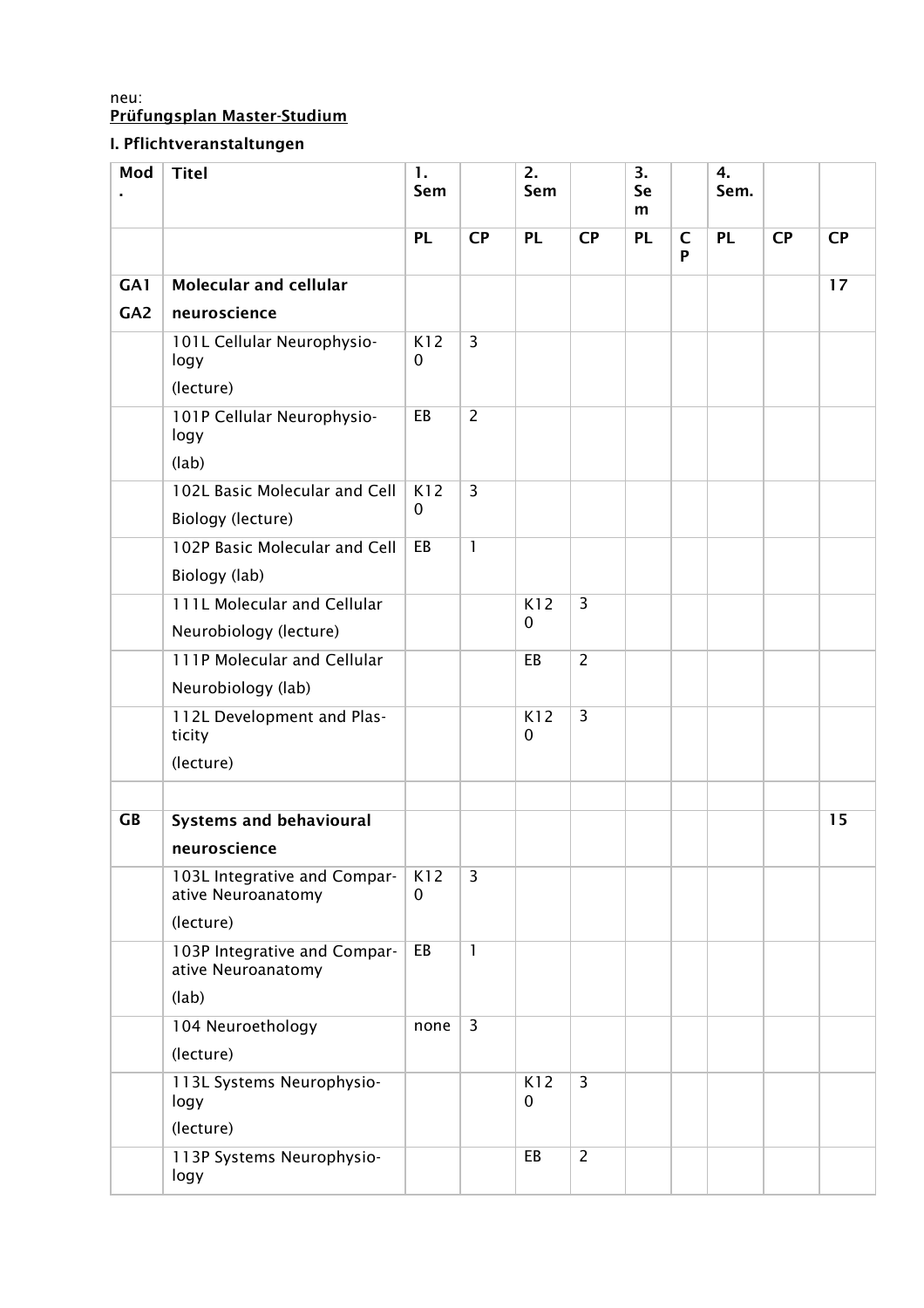|                         | (lab)                                                              |                    |                |                      |                |                |                   |                                     |                |           |
|-------------------------|--------------------------------------------------------------------|--------------------|----------------|----------------------|----------------|----------------|-------------------|-------------------------------------|----------------|-----------|
|                         | 114 Learning and Memory                                            |                    |                | none                 | $\overline{3}$ |                |                   |                                     |                |           |
|                         | (lecture)                                                          |                    |                |                      |                |                |                   |                                     |                |           |
| Mod                     | <b>Titel</b>                                                       | 1.<br>Sem          |                | 2.<br>Sem            |                | 3.<br>Se<br>m  |                   | 4.<br>Sem.                          |                |           |
|                         |                                                                    | <b>PL</b>          | <b>CP</b>      | <b>PL</b>            | <b>CP</b>      | <b>PL</b>      | $\mathsf{C}$<br>P | <b>PL</b>                           | <b>CP</b>      | <b>CP</b> |
| GC                      | Theoretical and computatio-<br>nal<br>Neuroscience                 |                    |                |                      |                |                |                   |                                     |                | 12        |
|                         | 105L Theoretical Neurosci-<br>ence I<br>(lecture)                  | K12<br>0           | $\overline{3}$ |                      |                |                |                   |                                     |                |           |
|                         | 106L Mathematical Founda-<br>tions<br>(lecture)                    | K12<br>$\mathbf 0$ | $\overline{3}$ |                      |                |                |                   |                                     |                |           |
|                         | 115L Theoretical Neurosci-<br>ence II<br>(lecture)                 |                    |                | K12<br>$\mathbf 0$   | $\overline{3}$ |                |                   |                                     |                |           |
|                         | 116L Advanced Statistics for<br>Neuroscience<br>(lecture)          |                    |                | K12<br>$\mathbf 0$   | 3              |                |                   |                                     |                |           |
| $\overline{\mathbf{X}}$ | <b>Professional skills</b>                                         |                    |                |                      |                |                |                   |                                     |                | 20        |
|                         | 190 Lab rotation I (research)                                      | $EB+$<br>SV30      | $\overline{6}$ |                      |                |                |                   |                                     |                |           |
|                         | 190 Lab rotation II (research)                                     |                    |                | $EB+$<br><b>SV30</b> | 6              |                |                   |                                     |                |           |
|                         | 190 Lab rotation III (research)                                    |                    |                |                      |                | $EB+$<br>SV3 0 | $\vert$ 4         |                                     |                |           |
|                         | 300 Philosophy of Computa-<br>tion and Neurocognition<br>(seminar) |                    |                |                      |                |                |                   | $\overline{3}$<br>time<br>S.<br>K20 | $\overline{2}$ |           |
|                         | 350 Scientific Writing<br>(tutorial)                               |                    |                |                      |                | <b>HA</b>      | $\overline{2}$    |                                     |                |           |
|                         | Pflichtveranstaltungen                                             |                    |                |                      |                |                |                   |                                     |                | 64        |
|                         |                                                                    |                    |                |                      |                |                |                   |                                     |                |           |

| Mod. | Wahlpflichtveranstaltungen | л.<br>Sem |         | <u>.</u><br>Sem |         | 3.Sem     |    | т.<br>Sem |   |   |
|------|----------------------------|-----------|---------|-----------------|---------|-----------|----|-----------|---|---|
|      |                            | PL        | ΓD<br>◡ | <b>PI</b>       | ΓD<br>◡ | <b>PL</b> | СP | <b>PL</b> | ∼ | ◡ |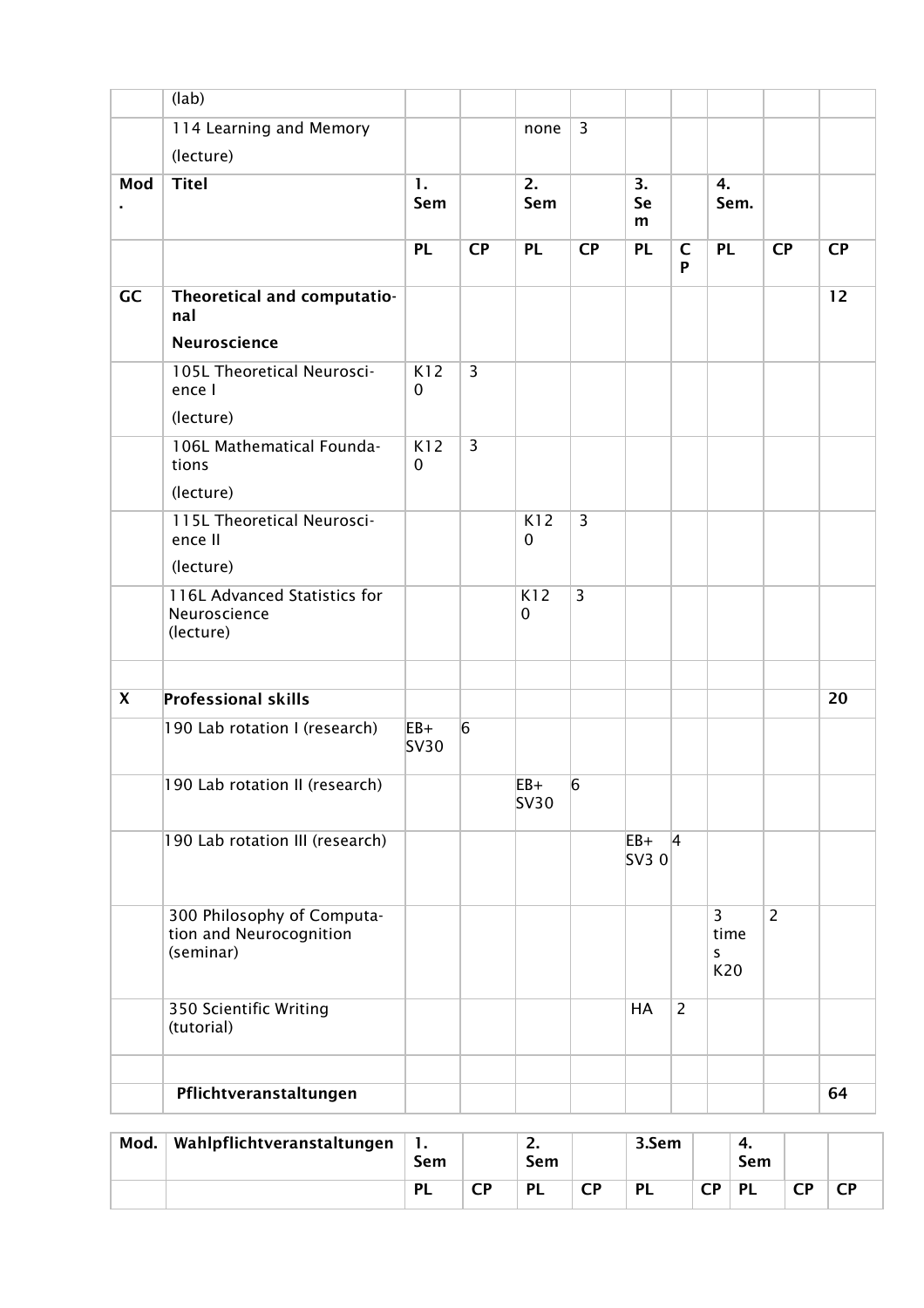|           | <b>Molecular and cellular</b>         |                       |                |                         |                |             |                |           |           | 22        |
|-----------|---------------------------------------|-----------------------|----------------|-------------------------|----------------|-------------|----------------|-----------|-----------|-----------|
|           | Neuroscience                          |                       |                |                         |                |             |                |           |           |           |
| GA        | 101T Cellular Neurophysio-<br>logy    | HA                    | 1              |                         |                |             |                |           |           |           |
|           | (tutorial)                            |                       |                |                         |                |             |                |           |           |           |
|           | 102T Basic Molecular and<br>Cell      | HA                    | 1              | <b>HA</b>               | $\mathbf{I}$   |             |                |           |           |           |
|           | Biology (tutorial)                    |                       |                |                         |                |             |                |           |           |           |
|           | 111T Molecular and Cellular           | HA                    | $\overline{2}$ | <b>HA</b>               | $\overline{2}$ |             |                |           |           |           |
|           | Neurobiology (tutorial)               |                       |                |                         |                |             |                |           |           |           |
|           | 112T Development and Plas-<br>ticity  | HA                    | $\overline{2}$ | HA                      | $\overline{2}$ |             |                |           |           |           |
|           | (tutorial)                            |                       |                |                         |                |             |                |           |           |           |
| <b>VA</b> | 201L Genetic Models                   |                       |                |                         |                | K60<br>od.  | $\overline{2}$ |           |           |           |
|           | (lecture)                             |                       |                |                         |                | <b>SV30</b> |                |           |           |           |
|           | 201P Genetic Models                   |                       |                |                         |                | EB          | $\overline{2}$ |           |           |           |
|           | (lab)                                 |                       |                |                         |                |             |                |           |           |           |
|           | 203L Neuroendocrinology /             |                       |                |                         |                | K60         | 3              |           |           |           |
|           | -inflammation (lecture)               |                       |                |                         |                | od.         |                |           |           |           |
|           |                                       |                       |                |                         |                | <b>SV30</b> |                |           |           |           |
|           | 203P Neuroendocrinology /             |                       |                |                         |                | EB          | $\mathbf{1}$   |           |           |           |
|           | -inflammation (lab)                   |                       |                |                         |                |             |                |           |           |           |
|           | 205L Neural Signalling                |                       |                |                         |                | <b>HA</b>   | $\overline{2}$ |           |           |           |
|           | (lecture)                             |                       |                |                         |                | od.         |                |           |           |           |
|           |                                       |                       |                |                         |                | <b>SV30</b> |                |           |           |           |
|           | 205P Neural Signalling                |                       |                |                         |                | EB          | $\overline{c}$ |           |           |           |
|           | (tutorial)                            |                       |                |                         |                |             |                |           |           |           |
|           | 205L Quantitative Signal              |                       |                |                         |                | K60         | $\overline{2}$ |           |           |           |
|           | Transduction (lecture)                |                       |                |                         |                | od.         |                |           |           |           |
|           |                                       |                       |                |                         |                | <b>SV30</b> |                |           |           |           |
|           | 205P Quantitative Signal              |                       |                |                         |                | EB          | $\overline{2}$ |           |           |           |
|           | Transduction (lab)                    |                       |                |                         |                |             |                |           |           |           |
|           |                                       |                       |                |                         |                |             |                |           |           |           |
| Mod.      | Wahlpflichtveranstaltungen            | $\mathbf{1}$ .<br>Sem |                | $\overline{2}$ .<br>Sem |                | 3.Sem       |                | 4.<br>Sem |           |           |
|           |                                       | <b>PL</b>             | CP             | <b>PL</b>               | <b>CP</b>      | <b>PL</b>   | CP             | <b>PL</b> | <b>CP</b> | <b>CP</b> |
|           | <b>Systems and behavioural</b>        |                       |                |                         |                |             |                |           |           | 14        |
|           | neuroscience                          |                       |                |                         |                |             |                |           |           |           |
| <b>GB</b> | 103T Integrative and Com-<br>parative | HA                    | $\overline{2}$ |                         |                |             |                |           |           |           |
|           | Neuroanatomy (tutorial)               |                       |                |                         |                |             |                |           |           |           |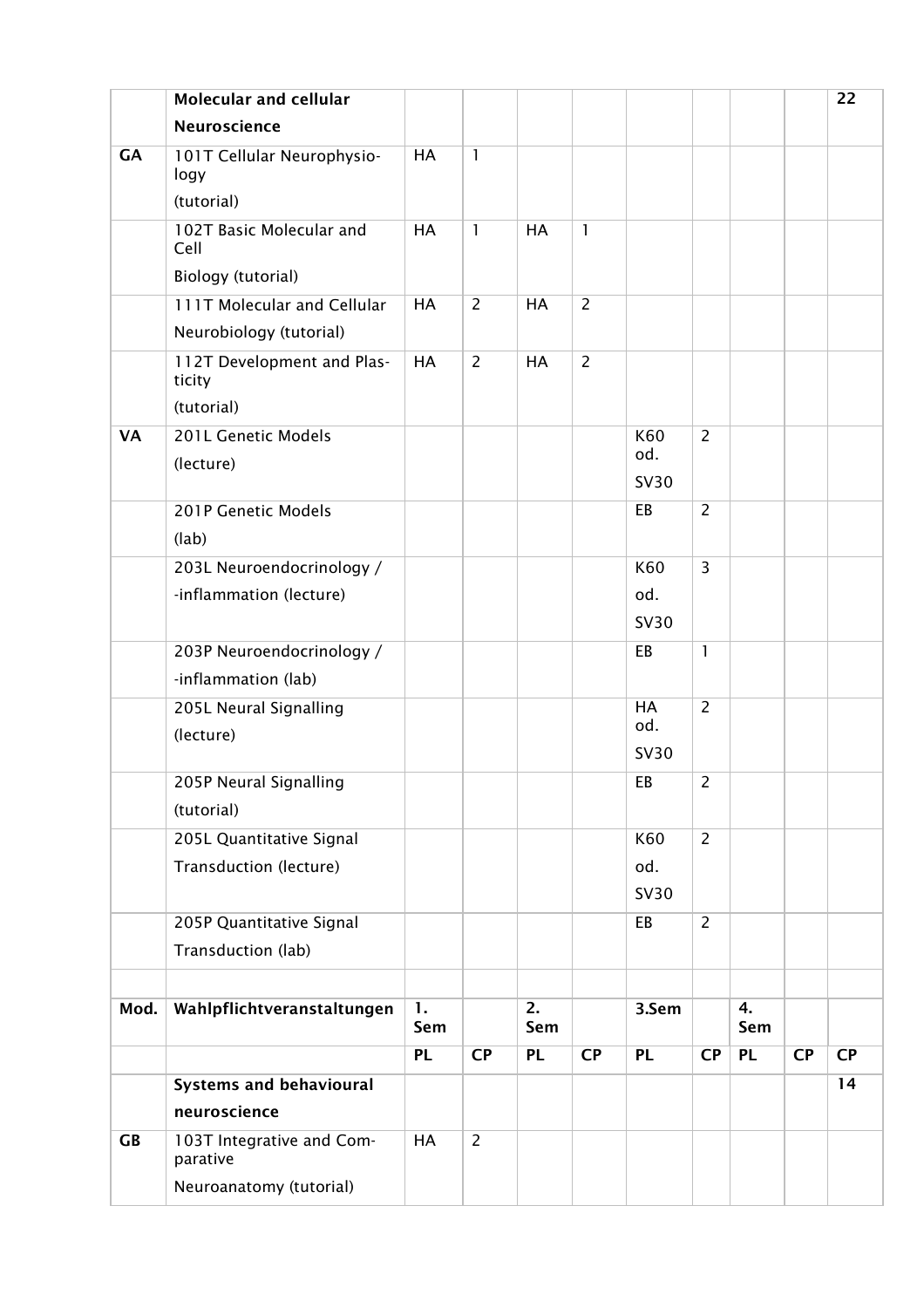| <b>VB</b> | 211L Cognitive Neurobiology                             |    |                |    |                | K60         | $\overline{3}$ |  |    |
|-----------|---------------------------------------------------------|----|----------------|----|----------------|-------------|----------------|--|----|
|           | (lecture)                                               |    |                |    |                | od.         |                |  |    |
|           |                                                         |    |                |    |                | <b>SV30</b> |                |  |    |
|           | 211P Cognitive Neurobiology                             |    |                |    |                | EB          | $\mathbf{1}$   |  |    |
|           | (lab)                                                   |    |                |    |                |             |                |  |    |
|           | 215L Macroimaging                                       |    |                |    |                | K60         | $\overline{3}$ |  |    |
|           | (lecture)                                               |    |                |    |                | od.         |                |  |    |
|           |                                                         |    |                |    |                | <b>SV30</b> |                |  |    |
|           | 215P Macroimaging                                       |    |                |    |                | EB          | $\mathbf{1}$   |  |    |
|           | (lab)                                                   |    |                |    |                |             |                |  |    |
|           | 217L Microimaging                                       |    |                |    |                | K60         | $\overline{2}$ |  |    |
|           | (lecture)                                               |    |                |    |                | od.         |                |  |    |
|           |                                                         |    |                |    |                | <b>SV30</b> |                |  |    |
|           | 217P Microimaging                                       |    |                |    |                | EB          | $\overline{2}$ |  |    |
|           | (lab)                                                   |    |                |    |                |             |                |  |    |
|           |                                                         |    |                |    |                |             |                |  |    |
| GC        | Theoretical and computati-<br>onal                      |    |                |    |                |             |                |  | 12 |
|           | neuroscience                                            |    |                |    |                |             |                |  |    |
|           | 105T Theoretical Neurosci-<br>ence I                    | HA | $\overline{2}$ |    |                |             |                |  |    |
|           | (tutorial)                                              |    |                |    |                |             |                |  |    |
|           | 106T Mathematical founda-<br>tions                      | HA | $\overline{2}$ |    |                |             |                |  |    |
|           | (tutorial)                                              |    |                |    |                |             |                |  |    |
|           | 115T Theoretical neurosci-<br>ence II                   |    |                | HA | $\overline{2}$ |             |                |  |    |
|           | (tutorial)                                              |    |                |    |                |             |                |  |    |
|           | 116T Advanced Statistics for<br>Neuroscience (tutorial) |    |                | HA | $\overline{2}$ |             |                |  |    |
|           |                                                         |    |                |    |                |             |                |  |    |
| <b>VC</b> | 221L Spiking networks                                   |    |                |    |                | K60         | $\overline{3}$ |  |    |
|           | (lecture)                                               |    |                |    |                | od.         |                |  |    |
|           |                                                         |    |                |    |                | <b>SV30</b> |                |  |    |
|           | 221T Spiking networks                                   |    |                |    |                | EB          | $\mathbf{1}$   |  |    |
|           | (tutorial)                                              |    |                |    |                |             |                |  |    |
|           |                                                         |    |                |    |                |             |                |  |    |
| <b>VD</b> | <b>Clinical and applied</b>                             |    |                |    |                |             |                |  | 12 |
|           | neuroscience                                            |    |                |    |                |             |                |  |    |
|           | 241 Clinical neuroscience                               |    |                |    |                | K60         | 4              |  |    |